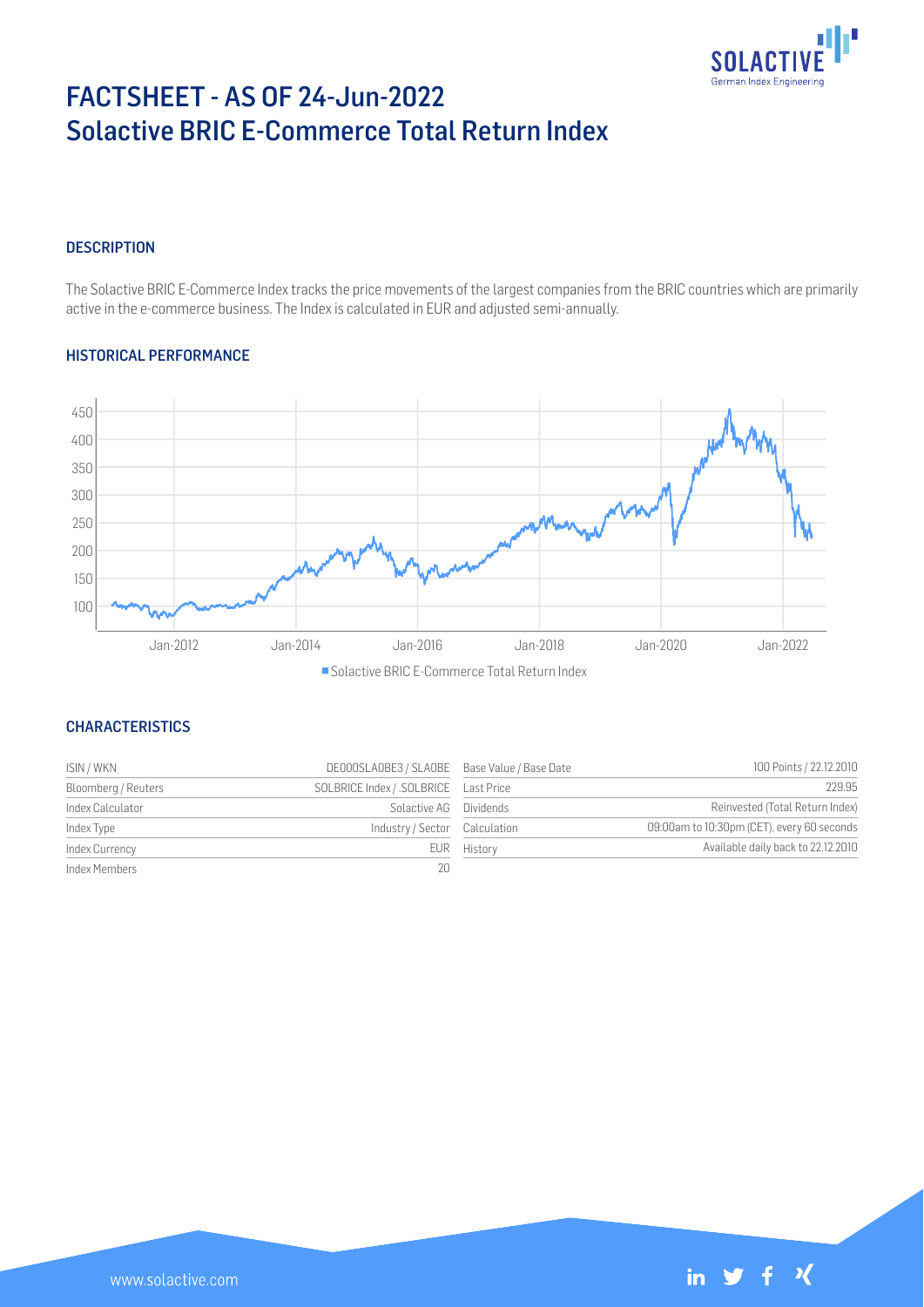

## **STATISTICS**

| <b>EUR</b>         | 30D     | 90D     | 180D       | 360D                   | YTD       | Since Inception       |
|--------------------|---------|---------|------------|------------------------|-----------|-----------------------|
| Performance        | 5.46%   | -14.00% | $-31.62\%$ | -45.58%                | -32.74%   | 125.75%               |
| Performance (p.a.) |         |         |            |                        |           | 7.34%                 |
| Volatility (p.a.)  | 36.10%  | 32.01%  | 37.76%     | 30.63%                 | 37.93%    | 21.72%                |
| High               | 248.75  | 282.08  | 346.18     | 422.52                 | 346.18    | 454.74                |
| Low                | 218.05  | 218.05  | 218.05     | 218.05                 | 218.05    | 76.56                 |
| Sharpe Ratio*      | 2.54    | $-1.41$ | $-1.41$    | $-1.49$                | $-1.47$   | 0.36                  |
| Max. Drawdown      | -10.61% | -22.70% | $-37.01%$  | -48.39%                | $-37.01%$ | $-52.05%$             |
| VaR 95 \ 99        |         |         |            | $-52.8\%$ \ $-77.0\%$  |           | $-34.5\%$ \ $-55.6\%$ |
| CVaR 95 \ 99       |         |         |            | $-71.4\%$ \ $-100.5\%$ |           | $-50.8\%$ \ $-83.5\%$ |

\* Up to 31 December 2021, ex-post Sharpe ratios use as input for the risk free rate term the London Inter-Bank Offered rates in the respective currencies of the index and at a term equal to the observation period. From 3 J 2022 onwards, Sharpe ratios will be / are calculated using as reference risk free rate input the overnight replacement rate for these currencies, namely SONIA (for GBP), SOFR (for USD) and EURIBOR Overnight (for EUR).

#### COMPOSITION BY CURRENCIES



## COMPOSITION BY COUNTRIES



# TOP COMPONENTS AS OF 24-Jun-2022

| Company                                             | Ticker                  | Country      | Currency   | Index Weight (%) |
|-----------------------------------------------------|-------------------------|--------------|------------|------------------|
| TENCENT HOLDINGS LTD                                | 700 HK Equity           | KY           | <b>HKD</b> | 13.79%           |
| HCL TECHNOLOGIES LTD                                | <b>HCLT IS Equity</b>   | IN           | <b>INR</b> | 12.87%           |
| WIPROITD                                            | <b>WPRO IS Equity</b>   | $\mathbb{N}$ | <b>INR</b> | 12.10%           |
| ATACADAO DISTRIBUICAO COMERC                        | CRFB3 BS Equity         | <b>BR</b>    | <b>BRL</b> | 9.86%            |
| ALIBABA GROUP HOLDING-SP ADR                        | <b>BABA UN Equity</b>   | KY           | <b>USD</b> | 9.29%            |
| MAGAZINE LUIZA SA                                   | MGLU3 BS Equity         | <b>BR</b>    | <b>BRL</b> | 5.72%            |
| SENDAS DISTRIBUIDORA SA                             | <b>ASAI UN Equity</b>   | <b>BR</b>    | <b>USD</b> | 5.47%            |
| STONECO LTD                                         | <b>STNE UW Equity</b>   | KY           | <b>USD</b> | 3.99%            |
| AMERICANAS SA                                       | AMER3 BS Equity         | <b>BR</b>    | <b>BRL</b> | 3.95%            |
| <b>MEITUAN</b>                                      | 3690 HK Equity          | KY           | <b>HKD</b> | 3.84%            |
| ZOMATO LTD                                          | <b>ZOMATO IS Equity</b> | IN           | <b>INR</b> | 2.65%            |
| INDIAN RAILWAY CATERING AND TOURISM CORPORATION LTD | <b>IRCTC IS Equity</b>  | IN           | <b>INR</b> | 2.40%            |
| INFO EDGE INDIA LTD                                 | <b>INFOE IS Equity</b>  | IN           | <b>INR</b> | 2.40%            |
| MINDTREE LTD                                        | <b>MTCL IS Equity</b>   | IN           | <b>INR</b> | 2.38%            |